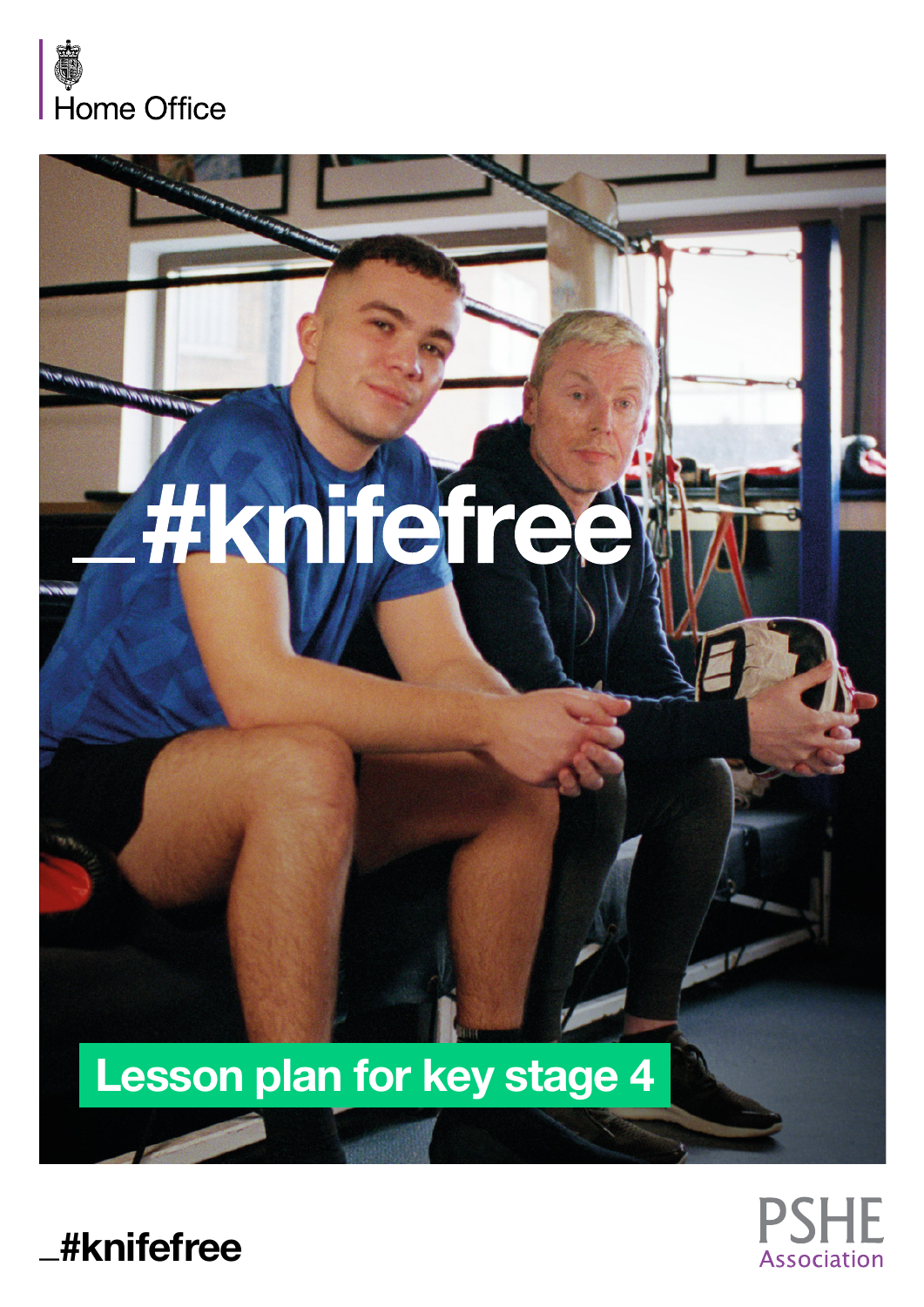## \_#knifefree Lesson plan for key stage 4



#### **Context**

This single lesson focuses on positive choices that young people could make and have made to be knife free. It will therefore enhance work on personal safety and risk management or lessons which have introduced topics related to gang crime. It aims to challenge misconceptions students may have about carrying a knife and so encourage more of them to be knife free. Neither this, nor the key stage 3 lesson, is designed to be taught in isolation, but should always form part of a planned, developmental PSHE education programme.

#### Learning objective

We are learning:

- To effectively assess and manage the risks of knife crime
- How young people can take steps to achieve their goals and live knife free

#### Intended learning outcomes

- $\checkmark$  I can challenge common myths and inaccuracies about carrying a knife and explain how it can impact a person's future
- $\checkmark$  I can explain how to make decisions, demonstrate resilience and manage risk
- $\checkmark$  I can explain how young people can make the choice to be knife free, understand how people can get support and can give advice to others about becoming knife free

#### Resources required

- Box or envelope for anonymous questions
- Resource 1: Baseline opinions
- Resource 2: Real life stories
- Resource 3: Changing the conversation

#### Lesson summary

| <b>Activity</b>         |                               | <b>Description</b>                                                                                             | <b>Timing</b>     |
|-------------------------|-------------------------------|----------------------------------------------------------------------------------------------------------------|-------------------|
|                         | <b>Baseline</b><br>assessment | Students complete an attitude continuum demonstrating their<br>initial views about knife crime                 | 10 <sub>min</sub> |
| $\overline{\mathbf{2}}$ | Real life<br>stories (video)  | Students reflect on the views expressed by each of the three<br>characters in the films                        | 10 <sub>min</sub> |
| - 3                     | Decision making               | Students discuss the influences behind young people's<br>decision making                                       | 10 <sub>min</sub> |
|                         | Decision tree                 | Students explore the consequences of different decisions                                                       | 10min             |
| -4                      | Changing the<br>conversation  | Students work in pairs to challenge comments about knife crime                                                 | 5 <sub>min</sub>  |
| - 5                     | Endpoint<br>assessment        | Students revisit the attitude statements and compare how their<br>views have changed as a result of the lesson | 10min             |
| - 6                     | Reflection and<br>signposting | Encourage students to write anonymous questions or comments<br>and signpost further sources of support         | 5min              |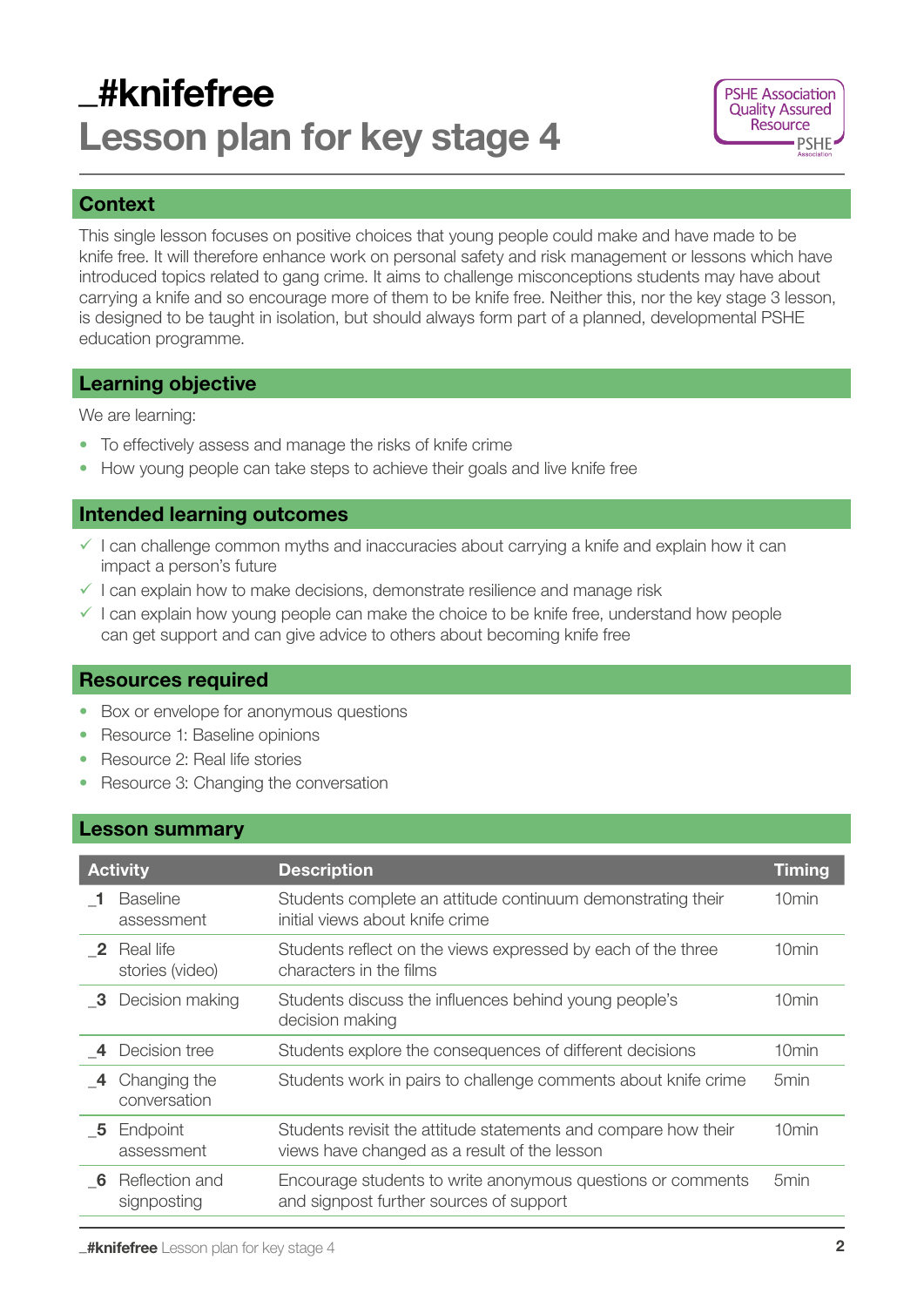#### Climate for learning

- Make sure you are familiar with the school's safeguarding policy.
- Consider any sensitivities and prior knowledge about specific pupils' circumstances. Prior notice that this issue will be covered may be advisable. Notice should be given to pastoral and other relevant staff.
- Local and national support groups or helplines should be signposted.
- Invite pupils to write down any questions they have anonymously at any time, and collect them in using an anonymous question box or envelope, which should be accessible both in and after every lesson. Establish or reinforce existing ground rules. Add or emphasise any ground rules that are especially relevant to this lesson, such as not using personal stories and not making assumptions.

#### Key words

Knife, crime, consequences

#### Beginning the lesson

#### Introduction

Revisit or negotiate ground rules and remind students of the importance of respecting each other's ideas and opinions. Draw attention to the anonymous question box and remind them that they can submit questions at any time during or after the lesson.

Share the learning objectives and outcomes with students. Explain that today they will be thinking about the risks and consequences of carrying a knife, and how some young people have chosen to live knife free after their experiences with knives.

#### Baseline assessment activity and the state of the state of the 10 min

Hand out Resource 1: Baseline opinions and ask students to complete the **top half of the page only.** This allows students to reflect on the attitude statements and indicate their opinion on a scale from strongly agree to strongly disagree. It is important that students complete this activity individually and without discussion, so that they are able to represent their real opinions and not be influenced by others. Collect the sheets in and keep until the end of the lesson, when students will revisit their views. Use the students' responses to help guide and focus discussion throughout the lesson.

Choose some of the statements to discuss as a group, taking feedback from those students who are willing to share their opinions. Wherever possible, it is powerful for students to hear their peers disagreeing with knife crime or highlighting the risks and consequences. It is also important to counter some misconceptions about knife crime during the discussion, for example:

- Many young people incorrectly believe that others are carrying knives, which increases their own fear and lowers their inhibitions towards knife-carrying. In actuality, 99% of 10-29 year olds do not carry a knife.
- Many young people believe there will be no criminal charge for carrying a knife; however, a person can get up to 4 years in prison for possession of a knife, even if it is never used.
- While many young people believe that carrying a knife brings them protection, in reality people who carry a weapon are more likely to be hospitalised with a violence-related injury, and in many cases their own weapon has been used against them.
- Many young people who carry a knife say that they would prefer not to, in which case the aim should be to get to a society where no one feels they have to, and that is a joint responsibility for everyone.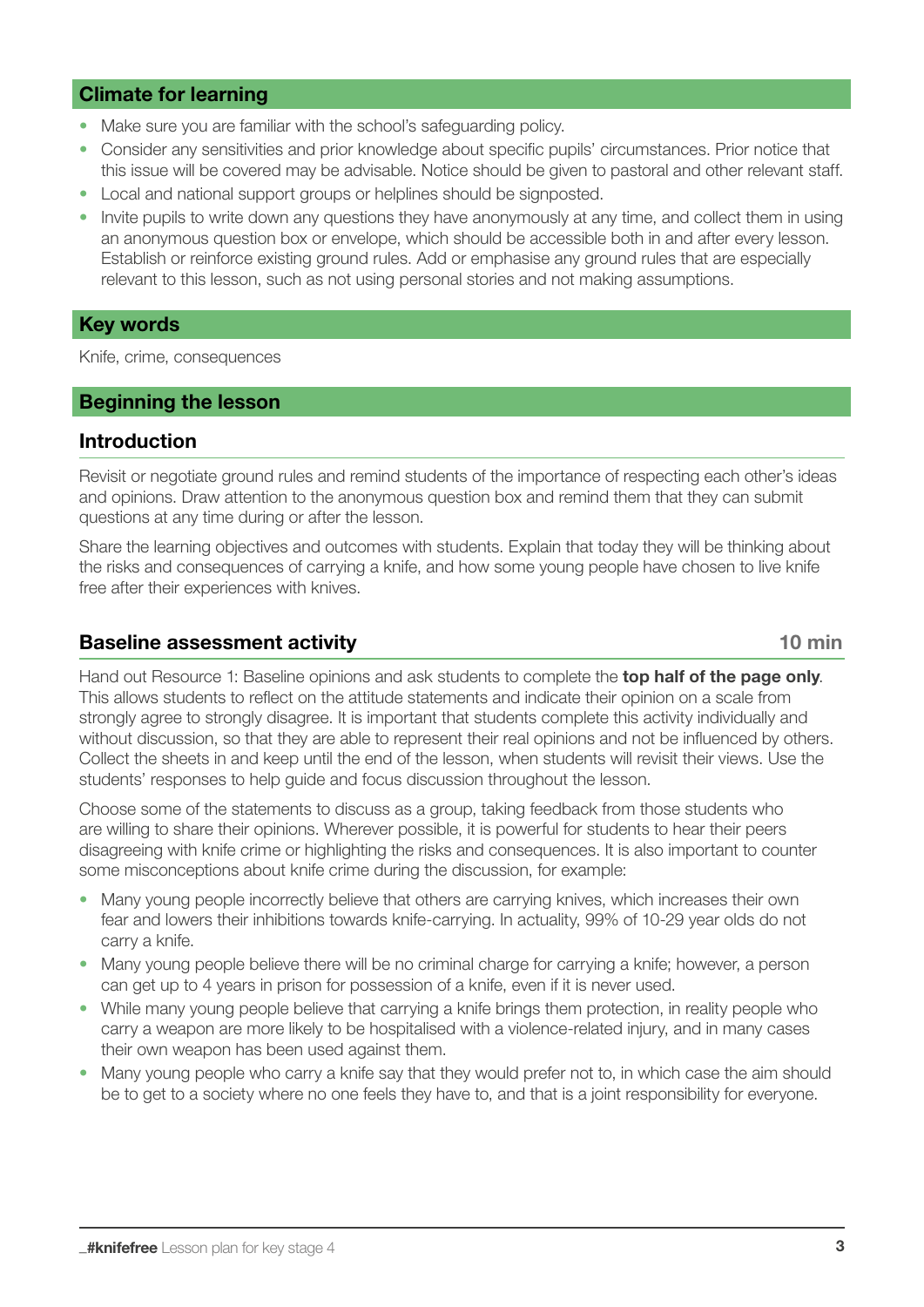#### Core activities

#### **Real life stories 10 minutes 10 minutes 10 minutes and 20 minutes 10 minutes and 20 minutes and 20 minutes and 20 minutes and 20 minutes and 20 minutes and 20 minutes and 20 minutes and 20 minutes and 20 minutes and 20 mi**

Hand out Resource 2: Real life stories and as a class watch the #knifefree campaign videos:

[Cameron's story](https://www.knifefree.co.uk/story/_cameron/)

[Meghan's story](https://www.knifefree.co.uk/story/_meghan/)

[Sean's story](https://www.knifefree.co.uk/story/_meghan/)

#### [Combined stories 'We are knife free'](https://www.knifefree.co.uk/story/weare_knifefree/)

Encourage students to discuss in pairs or small groups as they complete Resource 2, then take feedback as a class, drawing out the key learning that:

- Whilst students may have different views, most research suggests that violence is a learned behaviour from a variety of sources (e.g. media, friends, family, environment). What this means is that violence can also be unlearned, and that all people have the potential and opportunity to change.
- Friends and peers can have a significant influence both on how a young person behaves and how they are perceived by others. That is why it is important for young people to think carefully about the friends they spend time with, and to know their own mind and have strategies to respond to friends who encourage them to behave in a way they are not comfortable with.
- These young people probably had to face challenges such as avoiding specific friends / groups of people, had to seek out other support and speak to the police about their situation, they may have felt less safe when they first stopped carrying a knife, there may have been lots of peer pressure or internal pressure to return to their old lifestyle.
- It is important to raise that while these people faced challenges in choosing to live knife free, the benefits far outweigh these. For anyone who is changing their habits or lifestyle it can be difficult, which is why it is important to have a strong support network and to ask for help when it is needed. Their hobbies, ambitions, personal traits, family and trusted friends will have been essential in helping them to change their lives for the better.

#### **Challenge**

What are the similarities and differences between these characters' experiences?

#### **Decision making 10 min**

Remind students that many young people have made the difficult decision to become knife free. Explain that whenever a person makes decisions, they are likely to be deciding between positive and negative influences on each side.

Ask students to work in groups of three or four to create a table of:

- Positive influences (those that might help a person decide to go knife free)
- Negative influences (those that might encourage negative behaviours, such as knife carrying)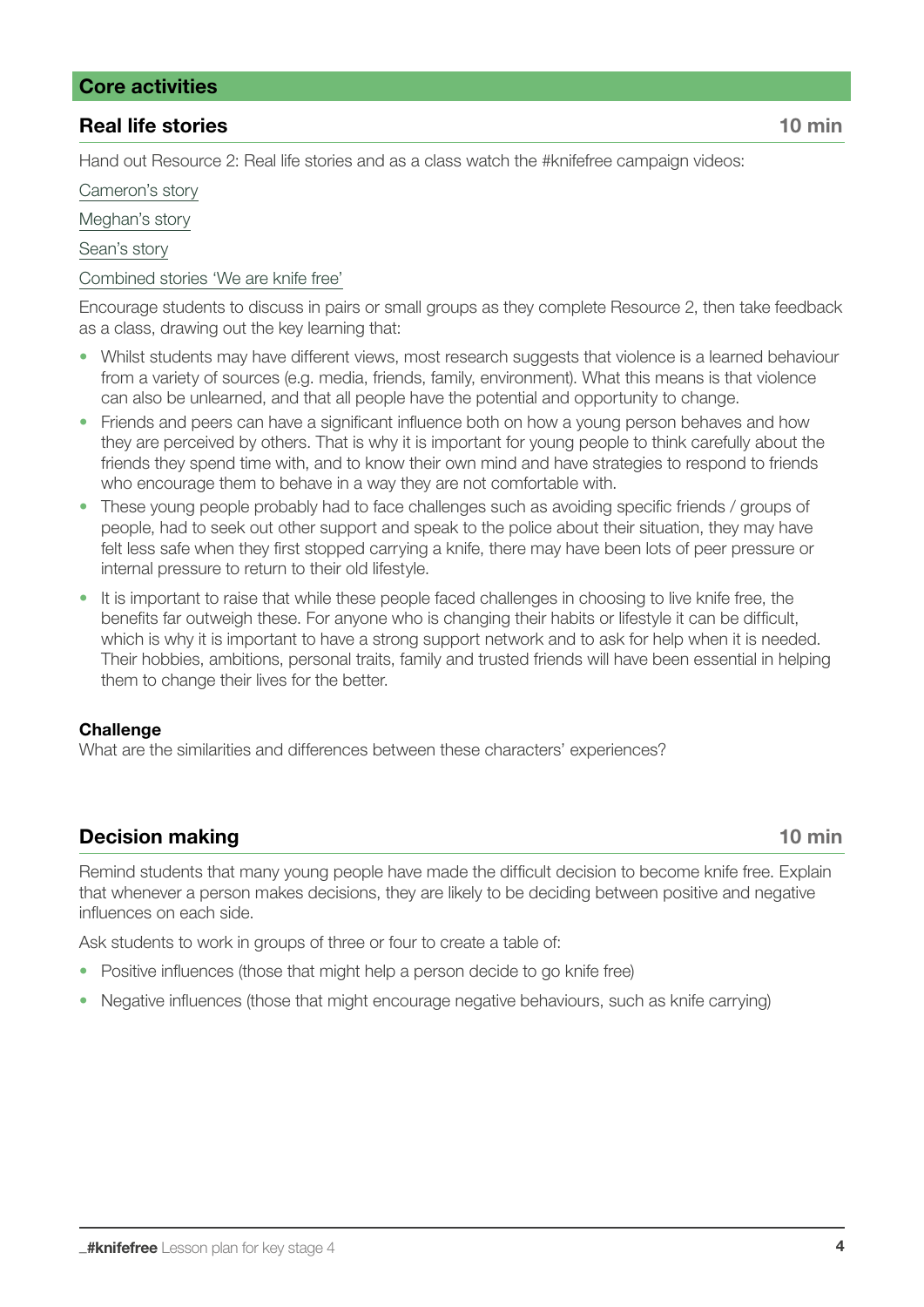During feedback, students are likely to identify:

- Positive influences: their friends and family, having other interests and hobbies, having goals for the future, realising talent and potential, personal safety, self-esteem and confidence, support from other services and organisations, realising they could make a difference, recognising the consequences of knife carrying
- Negative influences: friends who are carrying knives, previous experiences, difficult home life, the media, misconceptions about knife carrying, fear

#### **Decision tree** 10 min

Focusing on one of the three characters (Cameron, Meghan or Sean) ask students to work in groups to create a decision tree for their character, starting with the decision to become knife free or not.

The decision tree should follow two paths: What is the person's life like now because they decided to stop carrying a knife? What might have happened to them if they had chosen to keep carrying a knife? Remind students to keep this activity safe by being sensitive with their suggestions.

#### **Challenge**

Ask students to include in their decision tree consequences for the individual, their family and their career.

#### **Changing the conversation** 6 min

Emphasise that it is everyone's responsibility to help make knife crime unacceptable, and this requires us to change the conversation, and to actively challenge attitudes about carrying knives.

In pairs, give out Resource 3: Changing the conversation, which shows one person making a positive statement about knife carrying, and one person offering a neutral response. Ask students to consider what they would say to actively challenge these views if they were part of the conversation, by adding a counter argument in each bubble.

Develop thinking using the following questions to promote discussion:

- What is the impact of the neutral response?
- Why is it important to actively challenge attitudes about knives?
- Why might it sometimes be difficult to do this?
- What might make it easier to change the conversation, both in person and on social media?

#### Ending the lesson

#### Assessing (demonstrating) progress 10 min

Return Resource 1: Baseline opinions and ask them to complete the second opinion grid at the end of the lesson. Encourage them to consider whether any of their views have changed as a result of the lesson, or if there are any views they feel more strongly about now. Next, ask students to choose one of the statements and write a short paragraph to explain how and why their opinion has developed throughout the lesson.